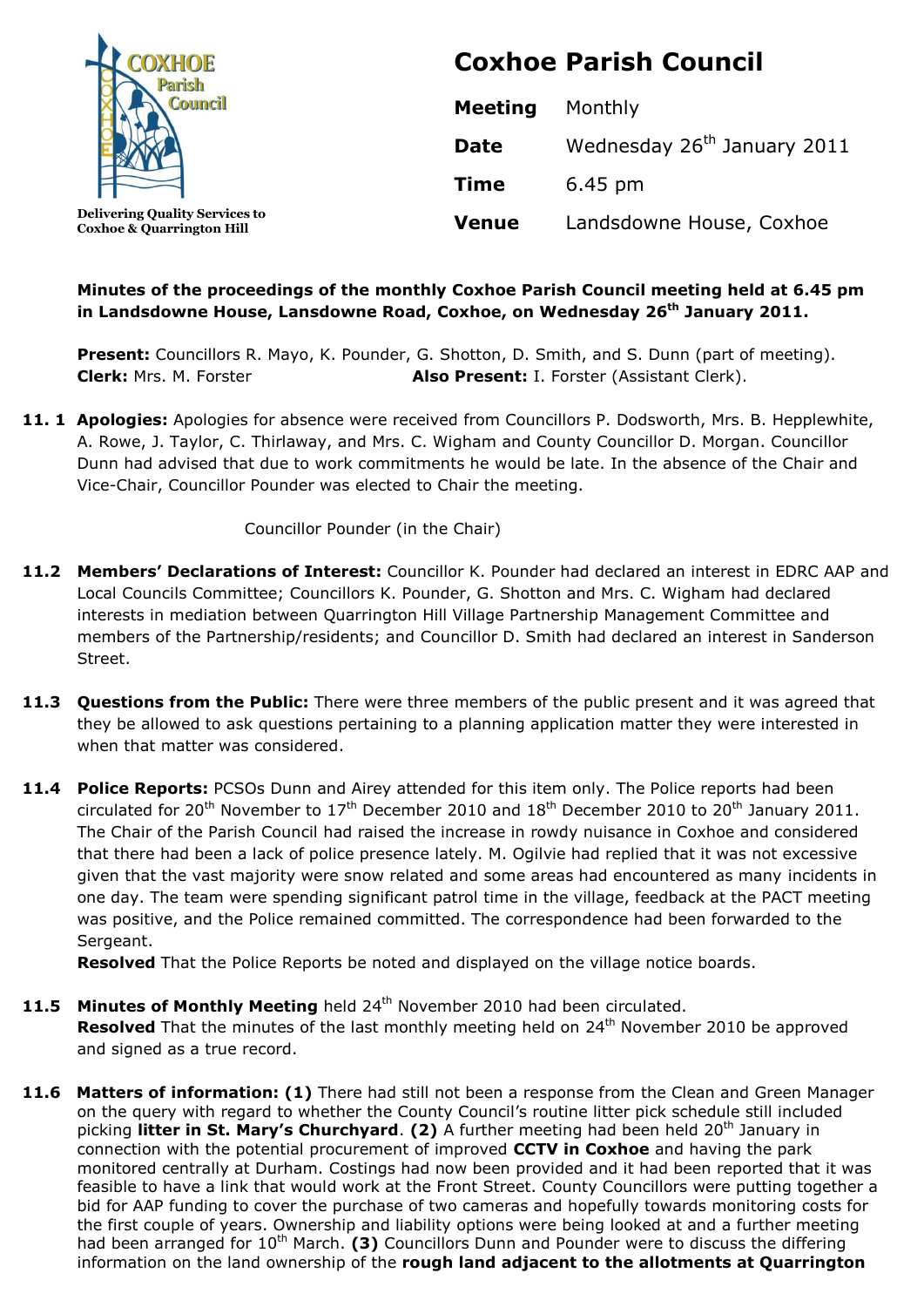**Hill** with a view to the Parish Council procuring this to provide additional allotment sites. **(4)** Councillor Dunn was to draft a letter on the **Asset Transfers.** County Councillor Morgan had provided a contact at the County Council who could act as a link officer. **(5)** The replacement **seat at The Grove** was yet to be ordered. **(6)** The **Environment Committee** with Groundwork in attendance scheduled for 29<sup>th</sup> November had been cancelled due to inclement weather and rearranged for Thursday 3rd February. **(7)** Negotiations were ongoing for **East Durham Leader** to submit a presentation to the February or March Parish Council. **(8)** The Parish Council's presentation at the **Meet the Funders / Parish Plan event** on 26<sup>th</sup> November had been very well received and lots of people had been interested in what Coxhoe were doing and had achieved. **(9)** Very good comments had been received about the **Christmas lights** in Coxhoe and these would be even better in 2011 when the power to all the new street lamps was provided. The tree with Christmas lights installed at Quarrington Hill Community Centre had also produced very good feedback. **(10) Feedback on Parson's Walk** had been provided to the DCC P3 Officer who had used this in their newsletter. Residents at Ashbourne Drive had received letters from the County Council Neighbourhood Warden about illegal tree felling. **(11)** Feedback as requested had been sent to Durham County Council on **Coxhoe Environmental Improvement Scheme**. **(12)** A response on the **Planning Application** for the Erection of six dwellings at the Former Omnibus Depot at Quarrington Hill had been sent to Durham County Council who had resolved to grant conditional approval of the application. (13) The **Precept Request** had been submitted to the County Council.

**Resolved** That the information be noted, the outstanding resolutions be actioned and progress be requested on those issues raised with other parties.

11.7 Speed Visors: Since the last meeting, the Chair had raised concerns with the County Council. A suggested rota had been received based on movements 4 times per year and the amount set aside in the budget allowed for this. The rota only allowed for the visor at Steetley Terrace, Quarrington Hill, to be facing northbound traffic so a site visit had been requested to clarify whether it was physically, technically and safely possible to have this in both directions.

**Resolved** That the information be noted and further progress be awaited.

11.8 Coxhoe Community Partnership: Responses on the possibility of hearing aid induction loop, assistance with broadband, and the possibility and costs of the Council insuring the History Group's equipment were awaited. The alarm providers of Landsdowne House had not yet been contacted nor assurance sought that the Parish Council could continue to use the offices to progress the installation of broadband. The agenda and notification of cancellation of the Partnership meeting on  $1<sup>st</sup>$ December, minutes of 3<sup>rd</sup> November and project update of 21<sup>st</sup> November had been circulated. The Partnership had advised that notification had been received that Coxhoe Front Street preparation works would be carried out soon; with surfacing works and cycle lane marking works over the next couple of weeks, weather permitting.

**Resolved** (i) That the information be noted; (ii) That further information from the County Council in connection with the possibility of the provision of broadband and a hearing aid induction loop at Landsdowne House be awaited; (iii) That the response of Zurich be awaited in connection with the possibility and cost of the History Group's equipment being added to the Council's insurance policy; (iv) That the alarm providers at Landsdowne House be contacted to ascertain whether the alarm line could be used and if it couldn't that the Clerk look at having a phone line and broadband installed if assurance was provided from the County Council that the Parish Council could continue to use the offices at Landsdowne House.

- **11.9 Quarrington Hill Village Partnership:** No agendas or minutes had been received. **Resolved** That the information be noted.
- **11.10 Crowtrees Heritage Group:** Agenda for 27<sup>th</sup> January and minutes of 21<sup>st</sup> October had been circulated. Councillor Pounder was to make the Group aware of Hellens' plans for further development.

**Resolved** That the information be noted.

11.11 Coxhoe Quarry Liaison Committee Meeting: Agenda for 8<sup>th</sup> December (rescheduled to 19<sup>th</sup> January) and minutes of  $14<sup>th</sup>$  May had been circulated. **Resolved** That the information be noted.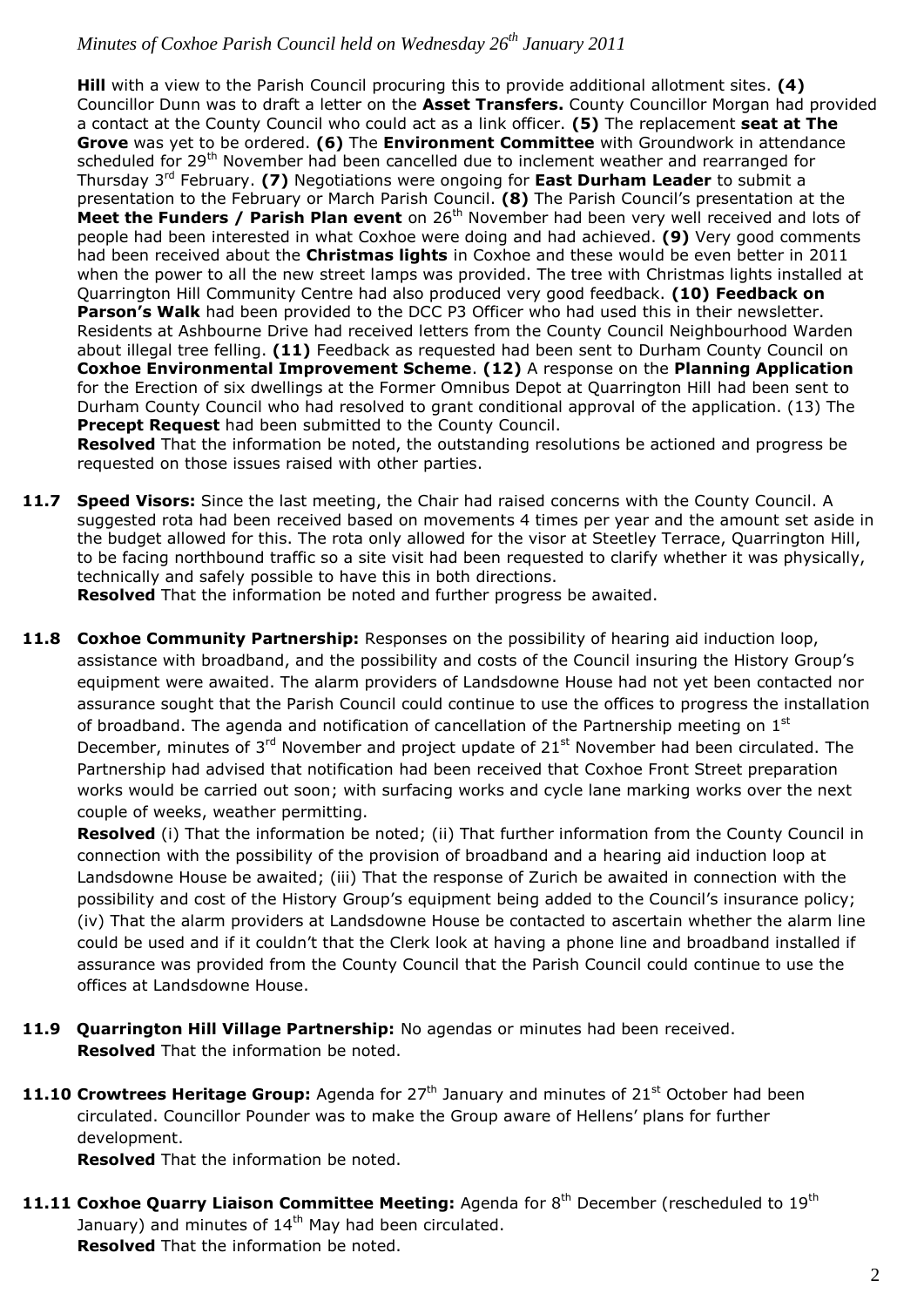**11.12 Planning Applications:** Details had been circulated of planning applications that had been determined under delegated authority and those consulted on by Durham County Council from 23rd November to 24<sup>th</sup> January. A letter had been circulated from Davis Planning Partnership that asked if the Parish Council wished to put forward any projects that may benefit from a regeneration contribution that may result should the County Council grant planning permission for 9 dwellings at Lowfield Bungalow, Foundry Row. The writer was of the opinion that making up a road to adoptable standard was sufficient regeneration benefit but the County Council considered that there needed to be greater benefit to the wider community. The Regeneration Department had contacted Coxhoe Community Partnership who had suggested the village green plans could benefit and had sent a copy of the proposed scheme to them. Julie Anson in Regeneration had been advised that whilst the Parish Council had objected to the planning application, the Council would wish to consider a regeneration benefit for the community if the County Council was to approve the application. Three residents were present and outlined the difficulties they had experienced with the current position whereby the dirt track often flooded and vehicles got stuck. The road that was planned was at considerable expense but would benefit all the residents in the area. Councillor Dunn entered the meeting and was updated. Members discussed the matter in detail. They accepted that the proposed road would have some clear local benefit, and had great sympathy for the applicants' position. They felt, however, that the road was an essential part of the development and without it the development would not be permitted. In such circumstances, they took the view that if the development was to go ahead, contrary to local wishes, the provision of the road was not sufficient to meet the 'clear and quantifiable regeneration benefits' suggested by Policy H3 of the City of Durham Local Plan or indeed otherwise justify the development. Members therefore took the view that if planning permission was to be granted, contrary to the views of the Parish Council, a contribution to benefit the whole community would be appropriate. It appeared to the Parish Council that it would be sensible that any community contribution required for any grant of planning permission be used to enhance the very piece of open space the Parish Council considered may be under threat as a result of the development. It appeared that the applicant was happy with the principle of making a small contribution to a landscape improvement scheme but it was pointed out that any contribution was for the County Council to decide should it be minded to grant planning permission. The residents left the meeting. A Member stated that they had attended a Tarmac Liaison Group meeting where Old Quarrington residents had expressed concern at the interim arrangements for horses getting around the site. A further meeting involving all appropriate parties was to be arranged prior to a planning decision. **Resolved** (i) That the information on delegated authority decisions be noted; (ii) That the Parish Council offer no comment on Ref. 862 – Erection of Single Storey Pitched Roof Extension to Rear Elevation at Petterson Dale; Ref. 867 – Amend Site Layout and Retain Part of Former Cinema Building to facilitate extension and 868 – Partial Retention of Auditorium and Erection of Single Storey Extension to Rear of Existing Building with Conversion of First Floor to form Single Dwelling and Change of Use of Ground Floor to Mixed Use Class A1/A2 at Former Cinema, The Avenue, Coxhoe; and Additional Information re Old Quarrington and Cold Knuckle Quarry applications; (iii) That the Clerk advise Davis Planning Partnership and the relevant County Council officers of the Parish Council's position as outlined at the meeting in connection with 9 dwellings at Lowfield Bungalow, Foundry Row.

As Councillor Dunn, the Vice-Chair of the Council, had entered the meeting he took the Chair for the remaining items.

Councillor Dunn (in the Chair)

#### **11.13 Correspondence for consideration / decision:**

11.13.1 **Durham County Council:**

**a) Overview and Scrutiny work on Anti-Social Behaviour in Parks:** The Clerk advised that a field study visit had been held by the County Council's Safer and Stronger Communities Overview and Scrutiny Committee's work into Anti-Social Behaviour in Parks and Open Spaces. This had been a fact gathering meeting on  $19<sup>th</sup>$  January and had been attended by Councillor Mrs. Hepplewhite as a Parish Council representative and John Hepplewhite as the Chair of Coxhoe Community Partnership in view of their knowledge of work undertaken in the area to date. Further progress would be reported as advised. **Resolved** That the information be noted.

**b) County Councillors – Request for Salt Bin for The Archway footpath link:** The Chair of Coxhoe Community Partnership had been approached by a resident who wanted a salt box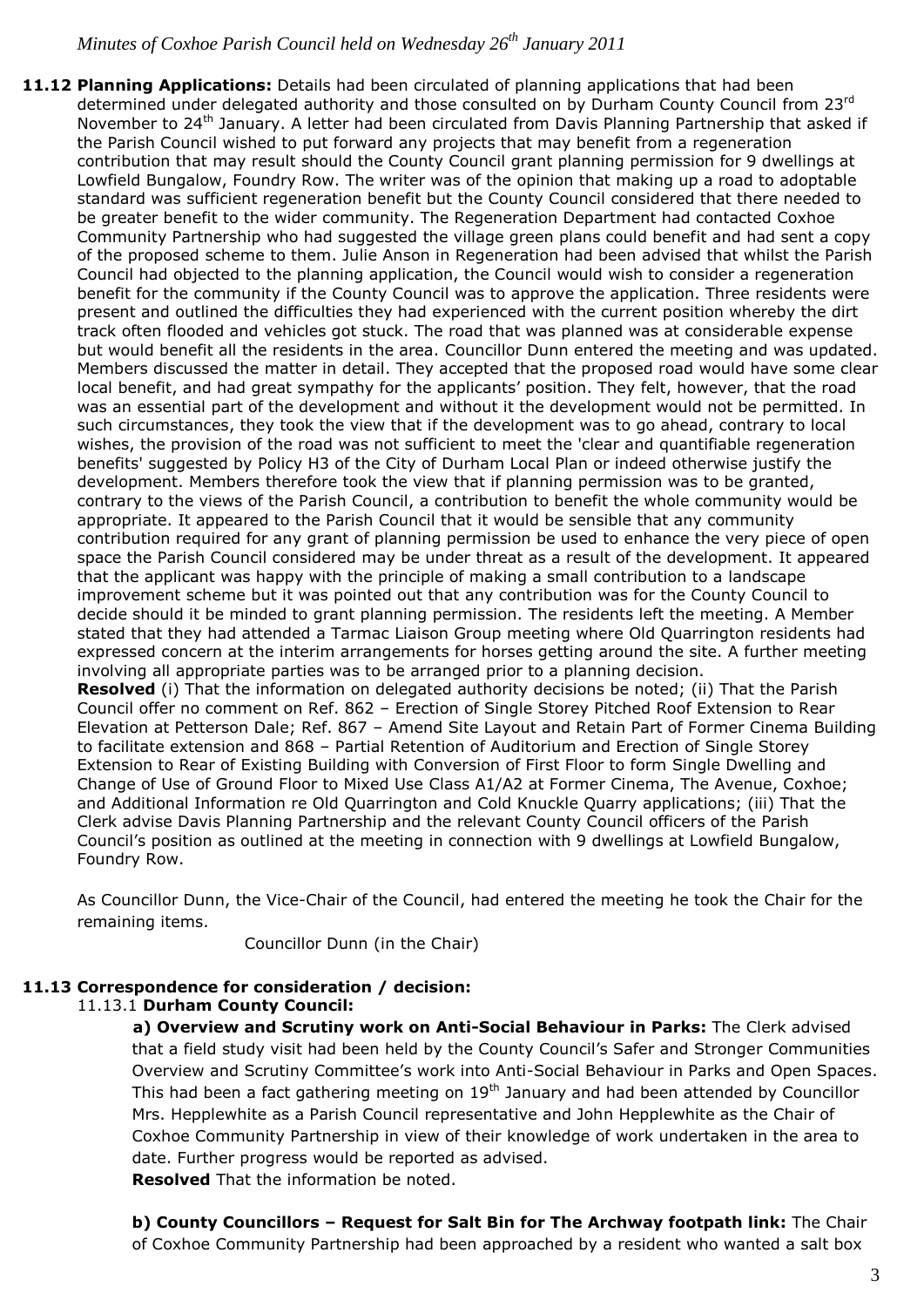to be provided to help pedestrians using a footpath link known as The Archway between Green Crescent and The Grove to the bottom of The Avenue. He had passed the request to County Councillors and the correspondence had been circulated, together with details of the policy decision made by the Parish Council in February 2010 and the reasoning behind this. The Chair had agreed that the matter could be discussed again in view of the Vice-Chair's request that the Parish Council consider the matter of salt boxes again.

**Resolved** That in view of the number of apologies for absence at this meeting due to work commitments and as the County Councillors were not present for the discussion, this matter be deferred until the next meeting of the Parish Council.

**c)** Durham County Council was consulting on **(1) County Durham Settlement Study; (2) Durham City Green Belt Assessment Phase 2; (3) Need for a North West Durham Green Belt; (4) Towards a Minerals Delivery Strategy for County Durham; (5) Towards a Waste Delivery Strategy for County Durham; (6) Energy Minerals; (7) Safeguarding Mineral Resources for the Future; (8) Proposed new Minerals and Waste Sites.** A document prepared by the Assistant Parish Clerk that identified the main issues as they related to the Parish and suggested responses in line with previous decisions made had been circulated. Members discussed this in detail, commending the outstanding work of the Assistant Clerk. He highlighted that Coxhoe had scored higher in the County Durham Settlement Study as the shopping centre had not been taken account of by the County Council previously. This had moved it to a secondary settlement out of 6 rather than the previous 5 categories. Quarrington Hill was unchanged as the issues remained as those discussed previously. It was suggested that the Parish Council not object to the methodology or scoring but maintain their views that new housing should not be introduced in Coxhoe until the social infrastructure was improved. He had asked Carole Dillon, a Planning Officer, to attend the next meeting of the Parish Council to talk through consultation issues and the planners' engagement in Parish Plan 2.

**Resolved** That the suggested response document be submitted to Durham County Council.

#### 11.13.2 **County Durham Association of Local Councils:**

**d) Durham County Council Draft Sex Establishment / Entertainment Venue Licensing Policy Consultation** had been circulated. **Resolved** That no response be required.

**e)** Nominations were sought for attendance at **The Royal Garden Party. Resolved** That Councillor Dodsworth, accompanied by his wife, be nominated.

**f)** Details had been circulated of a **Workshop to be held 22nd March at Middlesbrough**. The County Durham Training Partnership was providing the first two places booked by Parish Councils free. In view of the content of the workshop it was **Resolved** That the Clerk and Assistant Parish Clerk attend the Workshop.

#### 11.13.3 **Other Correspondence:**

**g)** Information had been circulated from the **Royal British Legion** asking if individuals or groups wished to hold a party on the weekend  $10^{th}$  to  $12^{th}$  June to celebrate their 90<sup>th</sup> Anniversary **Great Poppy Party Weekend**. Members concurred that there was not the capacity at present unless community groups wished to organise an event. The information had been sent to the Village Partnerships and Quarrington Hill Community Centre. **Resolved** That the information also be forwarded to Coxhoe Village Hall Association.

**h) Fire and Rescue Service Integrated Risk Management Plan Consultation** had been circulated.

**Resolved** That no response be required.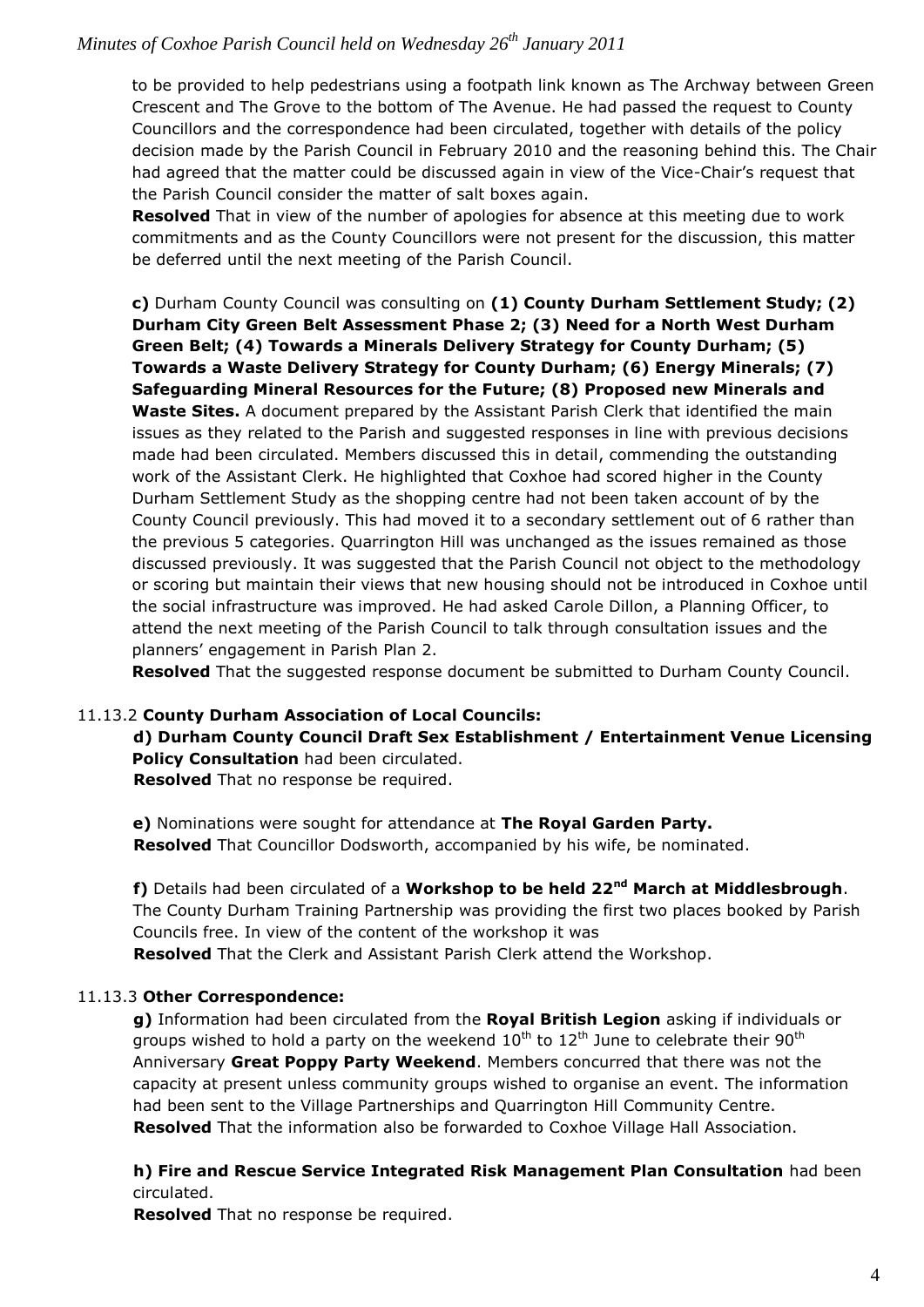**11.14 Correspondence for Information:** Items circulated for information during the month included School Admission Arrangements September 2012 Consultation; EDRC Area Action Partnership Board agenda for 5<sup>th</sup> January and minutes of 15<sup>th</sup> September; EDRC AAP E-Bulletin December 2010; EDRC AAP Forum Summary from November; EDRC AAP Update; EDRC AAP Key Messages 5<sup>th</sup> January 2011; EDRC AAP Priorities 2011/12 (Members advised that it was pleasing to note that these included jobs and employment prospects which was an aspiration of the Parish Plan. It was also noted that applications for the Small Grants Pot available to community groups had been extended to  $21^{st}$ March); EDRC re County Durham Partnership Website; Neighbourhood Warden Monthly Reports November and December 2010; Parish and Town Council Sub-Committee of Standards Committee – offer of training and assistance; Temporary Road Closure Notice C67 East Hetton Bridge, Kelloe; Precept Form and information re Tax Base; Commission for Rural Communities Report on Section 106 Agreements; Presentations on Section 106 / Community Infrastructure Levy (CIL); NALC Publications on Localism; NALC E-Bulletin 19<sup>th</sup> November; Provision of Pension for Parish Council Employees; 2011/12 Section 137 Expenditure Limit (at £6.44 per elector); CDALC Newsletter 32 December 2010; Update on Double Taxation, Safety Advisory Group, Section 106 and CIL; Durham County Council Knock Next Door Campaign; Electorate Comparison 2009 to 2010; Anonymous Letter re Allotments (Members advised that the letter related to Coxhoe Allotments, not Quarrington Hill, and should be referred to the appropriate Allotment Association) ; EDRC AAP Local Councils Committee – agenda  $18<sup>th</sup>$  January and minutes  $16<sup>th</sup>$  November; Correspondence from resident of Quarrington Hill re Churchyard rules (and response).

**Resolved** (i) That the information be noted; (ii) That the letter re Allotments be referred to the Secretary of Coxhoe Allotments Association.

# **11.15 Finance:**

11.15.1 **Budget Update:** A financial account summary had been circulated that showed the balance at the end of the last meeting and income and expenditure during the month and the balance at the end of the month. A budget summary had also been circulated. This showed spend against budgets to date. There were no significant changes to variances which had been explained previously.

**Resolved** That the information be noted.

11.15.2 **Accounts for payment: (a) December payments:** The Clerk had been delegated authority at the last Council meeting to deal with any accounts for payment required for December 2010 in consultation with the Chair and Vice-Chair of the Council and with the appropriate two signatures from Parish Councillors. The payments to be made had been circulated to all Councillors prior to payment.

| <b>Creditor</b>             | <b>Reason</b>                                                        |          |
|-----------------------------|----------------------------------------------------------------------|----------|
| <b>Total Business Group</b> | Landsdowne House Copier copies Nov-Dec                               | 156.92   |
|                             | (£111.09) and Village Hall Copier contract 28/11 to<br>27/2 (£45.83) |          |
| Blachere Illumination UK    | Supply and installation of 13 sets spiral Christmas                  | 3,161.93 |
| Ltd                         | lights at Front Street Coxhoe                                        |          |
| 3 Mobile                    | Broadband & Mobile November                                          | 23.28    |
| <b>B&amp;Q (S. Dunn)</b>    | Reimbursement lights and connection kit for                          | 102.45   |
|                             | Christmas tree at Quarrington Hill Community                         |          |
|                             | Centre                                                               |          |
| M. Forster                  | Clerk Salary December                                                |          |
| Post Office Ltd.            | HMRC PAYE Income Tax/N.I. Contributions Oct-Dec                      |          |

**Resolved** That the payments made in December 2010 be ratified:

**(b) January payments:** Details of financial payments required for the month had been circulated, together with the month end bank balances figure after the expenditure. The Clerk reminded Members that the salary payment included reimbursement of the additional hours worked that had been agreed at the Council meeting in November 2010 to be paid.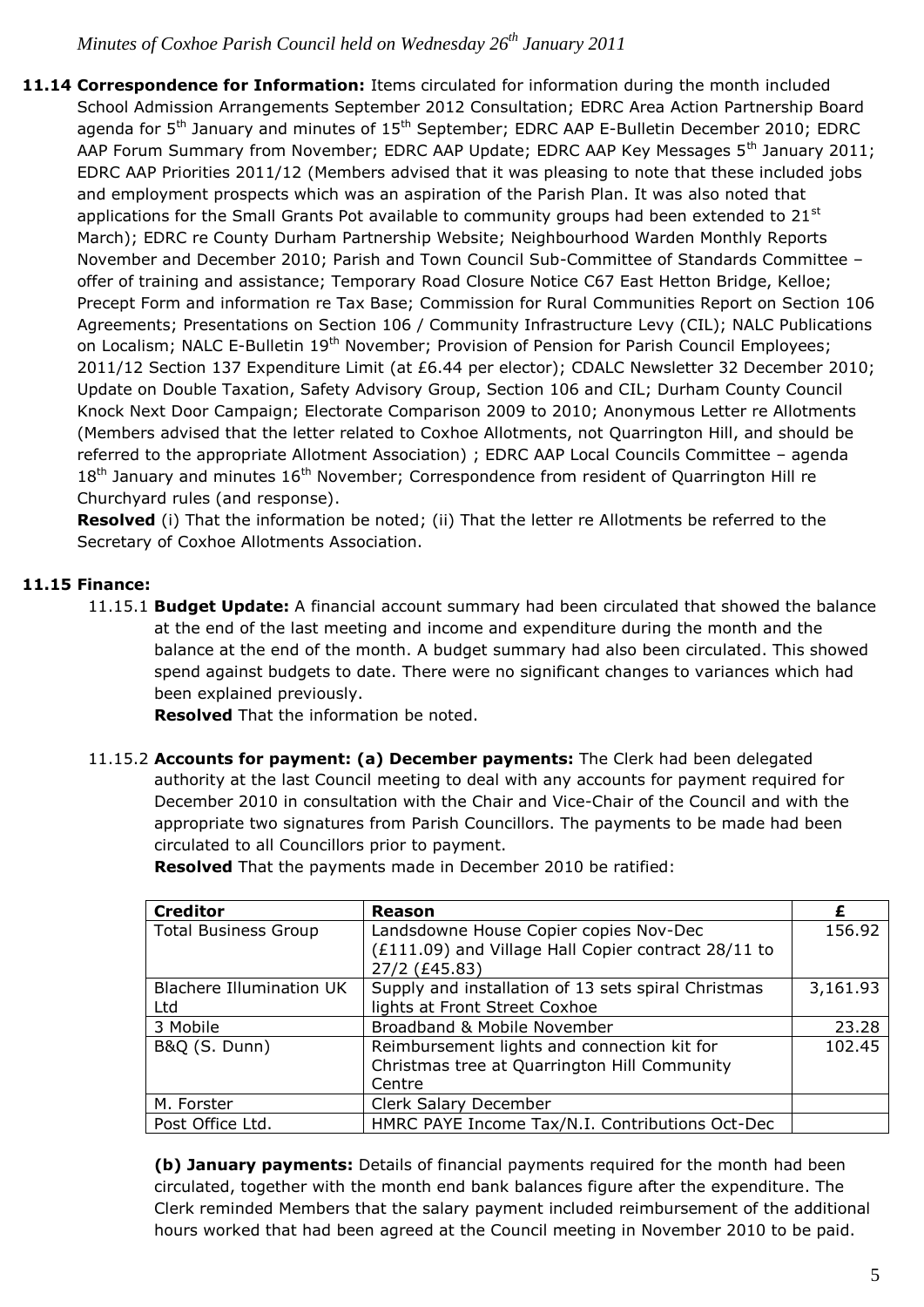**Resolved** That, subject to payment for the computer being deferred until the goods were received, all payments presented be signed and paid:

| <b>Creditor</b>             | <b>Reason</b>                                        | £      |
|-----------------------------|------------------------------------------------------|--------|
| <b>Total Business Group</b> | Landsdowne House Copier copies Dec-Jan               | 162.67 |
| <b>Total Business Group</b> | Paper, Ink Cartridges and Stationery                 | 136.62 |
| <b>Viking Direct</b>        | Paper and Lever Arch Files                           | 173.32 |
| P. Robinson (Hi-            | Christmas Tree for Quarrington Hill                  | 293.75 |
| Performance Feeds)          |                                                      |        |
| 3 Mobile                    | Broadband & Mobile December                          | 19.25  |
| S. Dunn                     | Reimbursement for second hand computer               | 80.00  |
|                             | purchased on behalf of Parish Council from third     |        |
|                             | party organisation for use by Assistant Parish Clerk |        |
| M. Forster                  | Clerk Salary January; reimbursement additional       |        |
|                             | hours worked and postage                             |        |

11.15.3 **Applications for Grants and Donations** had been circulated. One Member who was unable to attend the meeting had advised that under the current financial situation and as the Parish Council had so much planned they did not agree with any donations that did not impact directly on the community. Letters for each of the following applications had been circulated.

**(a) Coxhoe Village Hall Association:** were asking for a grant to assist with their running costs. An amount had been set aside specifically in the budget for the year. **Resolved** That a grant of £1000 be made to the Coxhoe Village Hall Association under Section 137 expenditure.

**(b) Action for Children:** were asking for financial or other assistance as a leading provider of children's services in rural areas, protecting vulnerable and neglected children. As the service did not particularly cover the Parish area and funds were limited, it was **Resolved** That no donation be made.

**(c) East Durham Play and Community Network:** was requesting financial assistance for running costs to their service supporting parents and children. As the service did not particularly cover the Parish area and funds were limited, it was **Resolved** That no donation be made.

**(d) Great North Air Ambulance:** was requesting assistance to continue provision of a service to people in the North East and Cumbria. **Councillor D. Smith declared an interest** in this item as a former employee and did not take part in the discussion or decision thereon. Members considered that this was a valuable service which could be needed by any resident of the Parish.

**Resolved** That a donation of £50 be made to Great North Air Ambulance under Section 137 expenditure.

**(e) Butterwick House Children's Hospice:** was requesting assistance to continue provision of respite and end of life care. Members considered that this was a valuable service which could be needed by any resident of the Parish.

**Resolved** That a donation of £50 be made to Butterwick House Children's Hospice under Section 137 expenditure.

11.15.4 **Letter of Thanks**: from Landsdowne Pensioners for the contribution from the Parish Council had been circulated.

**Resolved** That the information be noted.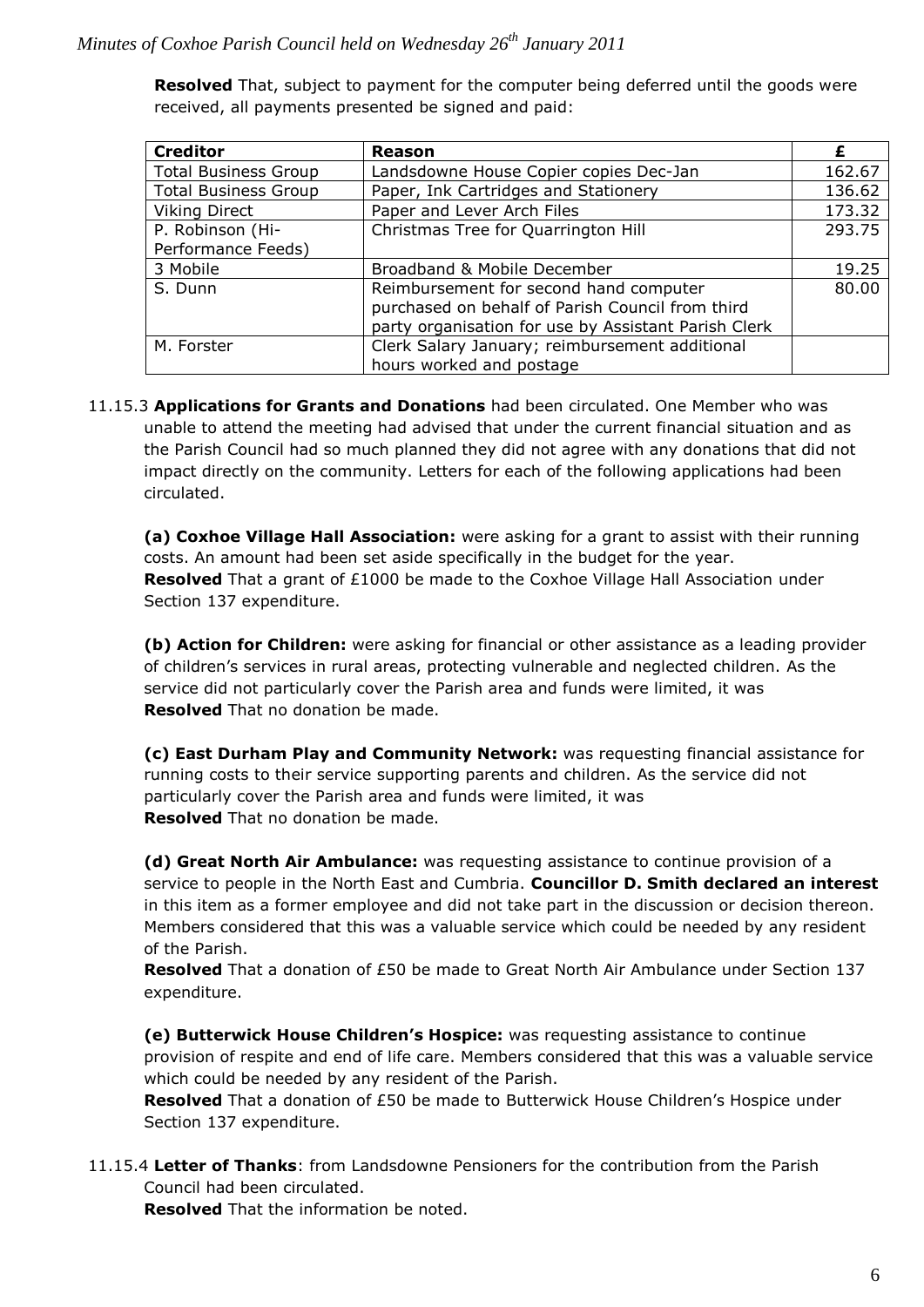**11.16 Parish Plan:** The Assistant Parish Clerk, as Chair of the PP2SG, asked that the Council agree the final PP1 progress report that had been circulated following comments being incorporated from both Village Partnerships and from Parish Councillors. A lot of progress had been made. The document would be added to the website to show how much had been achieved and would be used as a basis for consultation events. A PP2 launch document had been circulated to all residents and the first Steering Group meeting had been held. Fliers had been produced for delivery to all residents advising of the Launch Events to be held in each village and venues had been booked. The front page of the Quarrington Hill newsletter would provide details of the event. A draft structure had been produced and developed further following discussions with Durham Rural Community Council. There would be an exhibition prior to issues and solutions being discussed and priorities being established via a voting system. The exhibition displays were 60% complete and had been circulated for comment. A powerpoint of the display photos would be on a loop system. Feedback would be provided of notes taken on the day. The meeting with DRCC had included discussions on a Service Level Agreement. It was considered that this should include payment for data input on survey monkey in view of the Parish Council's limited human resources and for independency. The Chair and Secretary of the Steering Group had further developed the Project Plan and the Secretary would place this on a Project Management System and ensure the Plan was kept on track.

The PP2SG Chair had emailed the local schools to advise that the Group wished to work with them in planning for real and DRCC would facilitate this, with links with the curriculum so that the schools would benefit. He had made arrangements for a County Council Planning Officer to attend the next Parish Council meeting and had met with two Officers from Regeneration to discuss outstanding issues and issues that may come out of the consultation process. They were happy to be engaged as required. Volunteers were required to arrange for distribution of various documents relating to PP2. Councillors Pounder (with the Chair of the Quarrington Hill Community Centre Association) and Smith volunteered to co-ordinate this for Quarrington Hill and Coxhoe respectively. A volunteer was required to lead and co-ordinate business input. In view of some Councillors not being present, the Chair of the Group advised that he would commence the process and this could be discussed further at the next meeting. Councillor Mrs. Hepplewhite and Mrs. Lavelle of Coxhoe Community Partnership would lead on involving youths and the PP2SG Chair and DRCC would press on with involving the schools. As many Councillors as possible should attend the two launch events and facilitate table discussions, talk through issues and man the display stands. Councillor Pounder volunteered to lead on drafting the questionnaires resulting from discussion at the Quarrington Hill event. Councillor Dunn said that he would help with that and the Coxhoe questionnaire. Councillor Pounder would make the appropriate arrangements for refreshments at the Quarrington Hill event and arrangements for such at the Coxhoe event could be discussed further at the next meeting. It was stated that everyone needed to be involved as much as possible to spread the workload and that the issues, solutions, views and ideas needed to be from the community.

**Resolved** That the information be noted; that the Council sign off the final Parish Plan 1 progress report; and that the individuals named undertake the actions discussed at the meeting.

11.17 Date of Next Meeting: Wednesday 23<sup>rd</sup> February 2011 at 6.45 p.m. in Landsdowne House. Members agreed that meetings up to the Annual Meeting be held Wednesday  $23^{rd}$  March 2011 at 6.45 p.m.; Wednesday 27<sup>th</sup> April 2011 at 6.45 p.m.; Wednesday 25<sup>th</sup> May 2011 – Annual Parish Meeting to commence at 6.30 p.m. followed by Annual Council meeting.

#### **11.18 Exempt Information – Resolution to Exclude the Press and Public:**

**Resolved** That in view of the confidential nature of the following items, the press and public be excluded for the remainder of the meeting, pursuant to the Public Bodies (Admissions to Meetings) Act, 1960.

## **11.19 Mediation between Quarrington Hill Village Partnership Management Committee and members of Partnership / residents: Councillors Pounder, Shotton and Mrs. Wigham had**